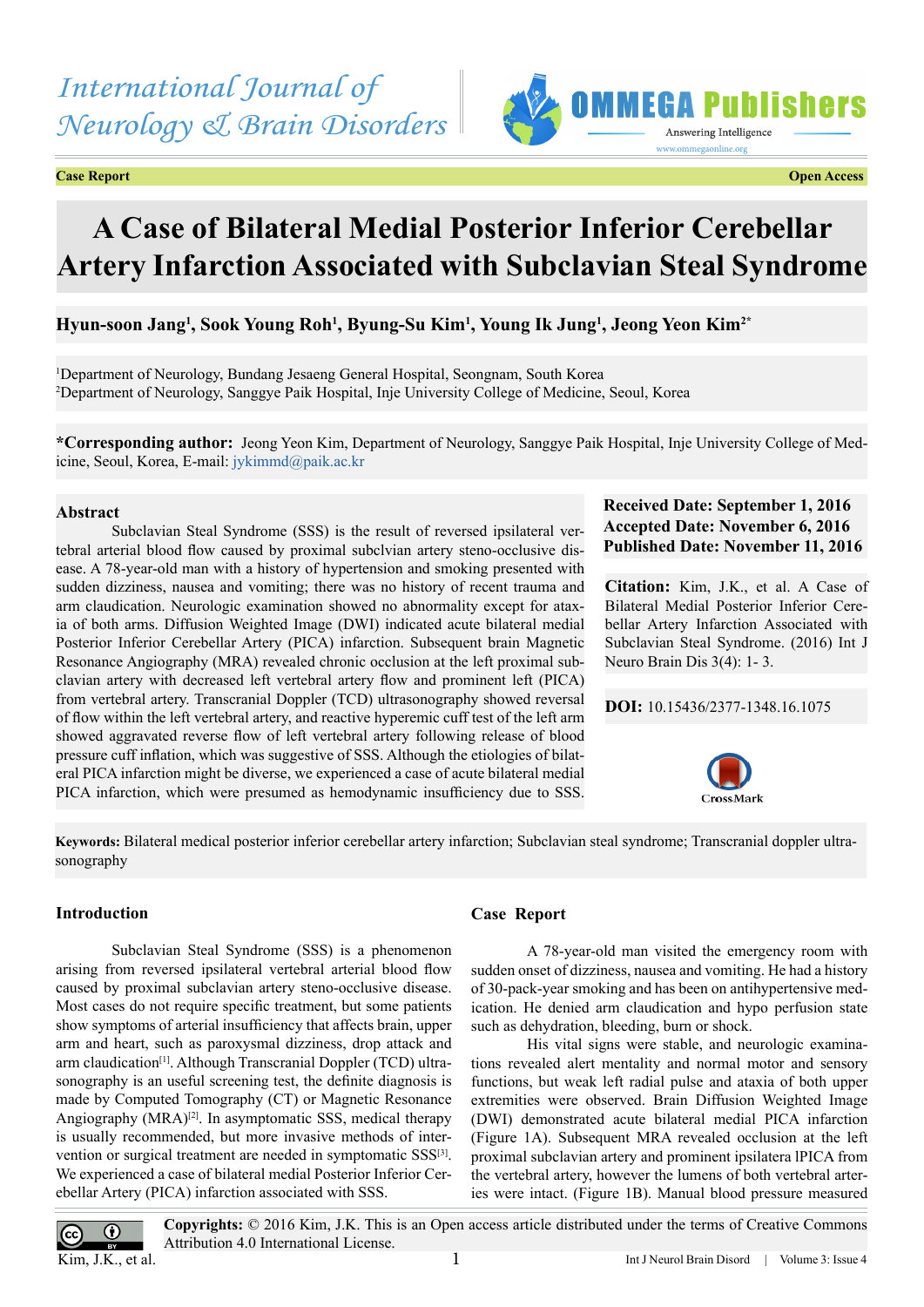A Case of Bilateral Medial Posterior Inferior Cerebellar Artery Infarction



153/72 mmHg of right arm and 116/71 mmHg of left arm respectively, with a difference of 37 mmHg. Physical examination, laboratory tests, electrocardiography and transthoracic echocardiography revealed normal finding. On the third admission day, TCD showed reversal of flow within the left vertebral artery (Figure 2A). Reactive hyperemic cuff test of the left arm showed aggravated reverse flow of left vertebral artery following release

of blood pressure cuff occlusive inflation, which were suggestive of SSS (Figure 2B). His dizziness and ataxia of both arms showed gradually improve don aspirin, clopidogrel and atorvastatin medication. Forty days later, the patient underwent axillo axillary vascular bypass surgery of left subclavian artery. During the follow-up period of 4 months, he was stable with intact left radial pulse



**Figure1:** Brain diffusion weighted image (DWI) and magnetic resonance angiography (MRA) findings. (A) DWI showed acute bilateral medial posterior inferior cerebellar artery infarction. (B) MRA revealed occlusion at the proximal left subclavian artery (red arrow) and prominent ipsilateral posterior inferior cerebellar artery (yellow arrow) from the vertebral artery, however, the lumens of both vertebral arteries were intact.